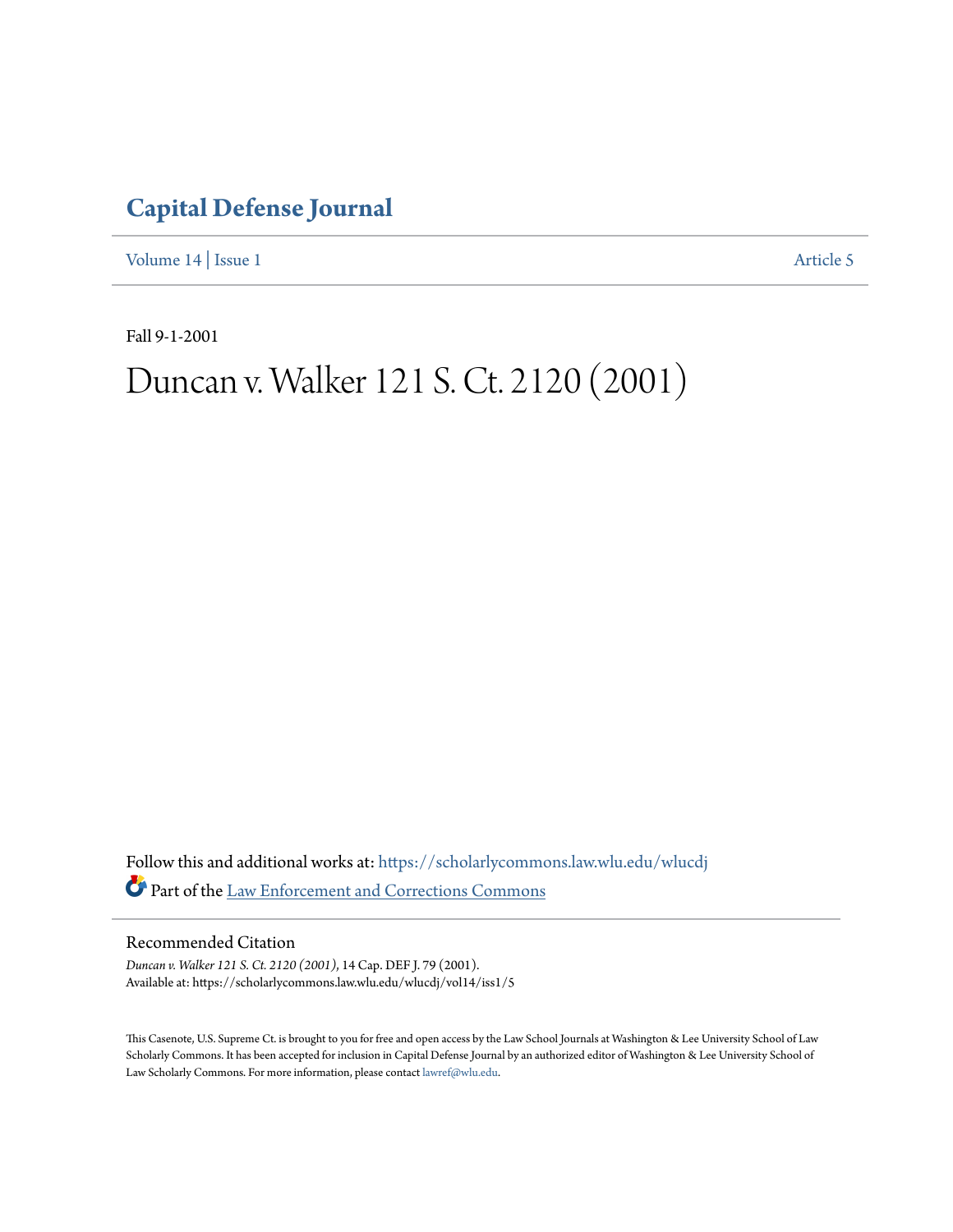### Duncan v. Walker 121 **S. Ct.** 2120 (2001)

#### *L Faz*

InJune 1992, a juryfound Sherman Walker ("Walker") guiltyof first degree robbery in Queens County Supreme Court and he was sentenced to seven to fourteen years in prison. **The** State Appellate Division affimed Walker's conviction in June **1995,** and the New York Court of Appeals denied him leave to appeal conviction in January **1996.** After Walker pursued several state remedies unsuccessfully, his conviction became final in April **1996.** On April **10, 1996,** Walker filed a petition for a writ of habeas corpus in the United States District Court for the Eastern District of NewYork. This petition was dismissed without trejudice in **July 1996** because Walker "had not adequately set forth his claim because it was not apparent that [Walker] had exhausted available state remedies."<sup>1</sup>

Almost one year after his first habeas petition was dismissed, Walker filed a second petition for a writ of habeas corpus in federal court. This second petition was dismissed as untimelypursuant to the Anti-Terrorism and Effective Death PenaltyAct of **1996** (AEDPA)2 because Walker had filed it more than one year after the effective date of AEDPA. The United States Court of Appeals for the Second Crcuit reversed this judgment and reinstated the habeas petition, holding that Walker's first federal habeas petition had tolled the limitation period, and thus the petition was not untimely. $3$ 

#### *II. Holding*

The United States Supreme Court rejected the Second Crcuit's interpretation of 28 U.S.C **S** 2244(d)(2).4 The Court held that Walker's first habeas petition did not toll the limitation period because it was not "other collateral review" within the meaning of **S** 2244.' Thus, the Court found that Walker's second petition for habeas corpus was time barred.<sup>6</sup>

**3.** *War,* 121 S. **C.** at 2124.

- **5.** *Wake,* 121 S. **CL** at 2129.
- **6.** *Id*

<sup>1.</sup> Duncan v. Walker, 121 S. Cr. 2120, 2123 (2001).

<sup>2.</sup> Anti-Terrorismand Effective Death PenakyAct, Pub. **L** No. 104-132, **SS** 101,106,110 Stat. 1214, 1220 (1996) (codified as amended at 28 **U.S.C S** 2244 (Supp. V 2001)).

<sup>4.</sup> *Id* at 2123-24; *seealso* **28 US.C S** 2244(d)(2) (Supp. V 1999).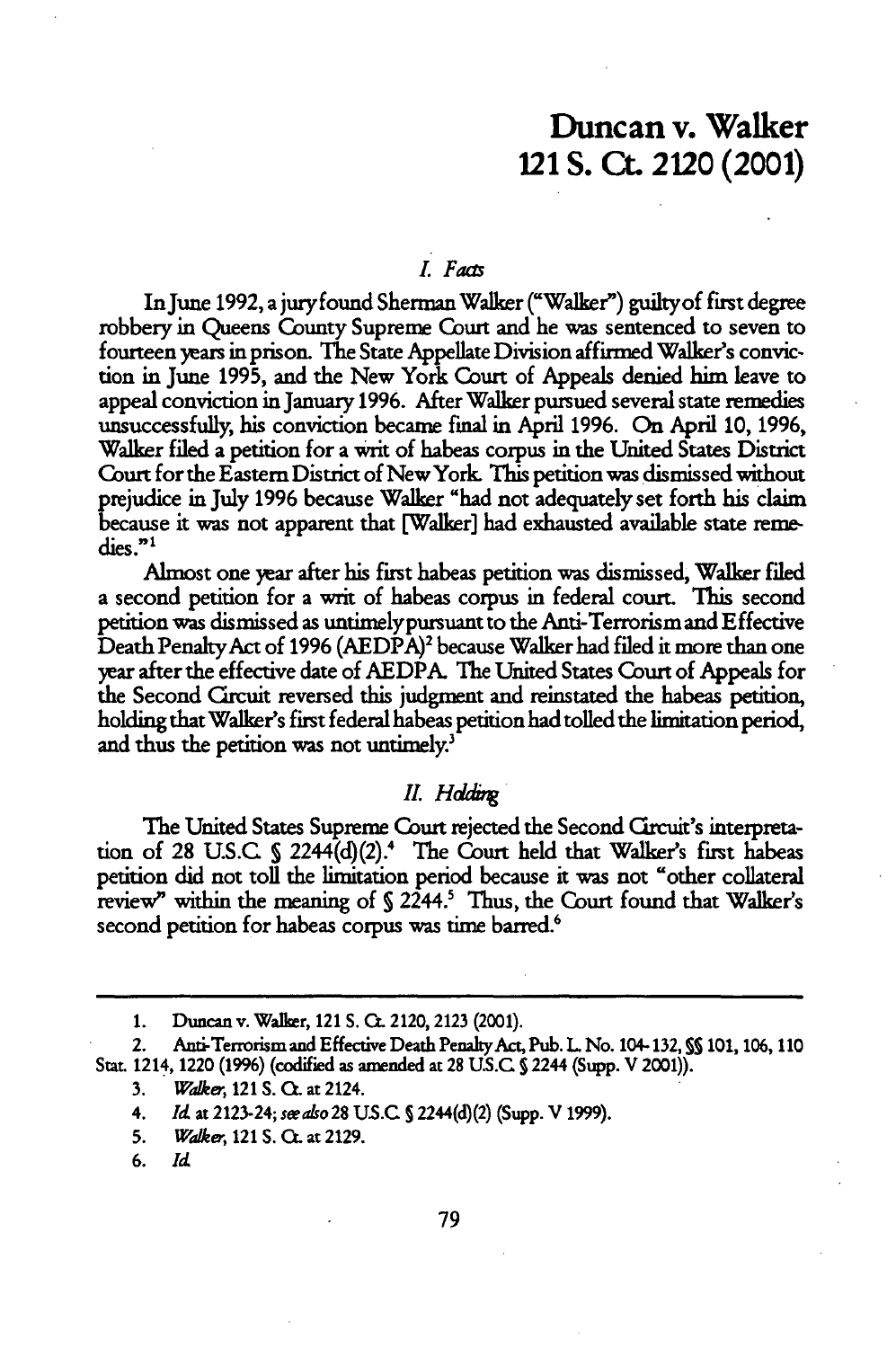#### *III.* A rabsis / A pplication in Virginia

Title 28 U.S.C. § 2244(d)(2) reads: "The time during which a properly filed application for State post-conviction or other collateral review with respect to the pertinent judgment or claim is pending shall not be counted toward any period of limitation under this subsection."' Under **S** 2244(d), there is a one-year statute of limitations in which a state prisoner mayfile an application in federal court for a writ of habeas corpus. **This** one-year period runs from the date on which the state criminal judgment became final' However, anyprisoner whose conviction became final prior to AEDPA's effective date of **April** 24, **1996,** was granted a one-year grace period in which to file a habeas petition, or until April 24, **1997."**

**The** United States Court of Appeals **for** the Second Clrcuit noted that because Walker's conviction became **final prior** to AEDPA's effective date, he had until April 24, 1997, to file his federal habeas petition.<sup>11</sup> The Second Grcuit held that Walker's first habeas petition tolled the limitation period because it fell within the definition of "other collateral review" under  $\int$  2244(d)(2).<sup>12</sup> The Second Crcuit reasoned that the word "State" applied onlyto "post conviction," and that the "other collateral" review could include federal habeas petitions as well as state collateral review." **Thus,** the court held that Walker's habeas petition was timely, as the limitation period had been tolled before one year had expired.<sup>14</sup>

The State asserted that the word "State" in **S** 2244 applies to the entire phrase "post-conviction or other collateral review.""5 Under this viewthe statute only covers state collateral review, and a federal habeas petition would not toll the limitation period.'6 Thus, New York argued that Walker's second petition for federal habeas corpus was time-barred because it had been filed after the oneyear limitation period."

**The** United States Supreme Court agreed with the State's interpretation of the statute. <sup>8</sup>**The** Court determined that its role in the case was to interpret the

**8.** *Id*

9. **Walker v. Artuz, 208 F.3d 357, 359 (2d Cir. 2000) (recognizing that unless a conviction** became final prior to April 24, **1996,** a petitioner has one year from the date of his final criminal state **judgment in which to fle** an application for a writ of habeas corpus); see *a/o S* 2244(d).

- **10.** *Wake,* **208 F.3d** at **359.**
- **11.** *Walke.,* 121 **S. Ca.** at **2123.**
- 12. *Id*; see also § 2244(d)(2).
- **13.** *Walker,* 121 **S.** 0. at 2124.
- 14. *Id at* 2123.
- 15. **Id** at 2124.
- 16. *Id*
- *17. Id*
- 18. *Id*

**<sup>7.</sup> S** 2244(d)(2).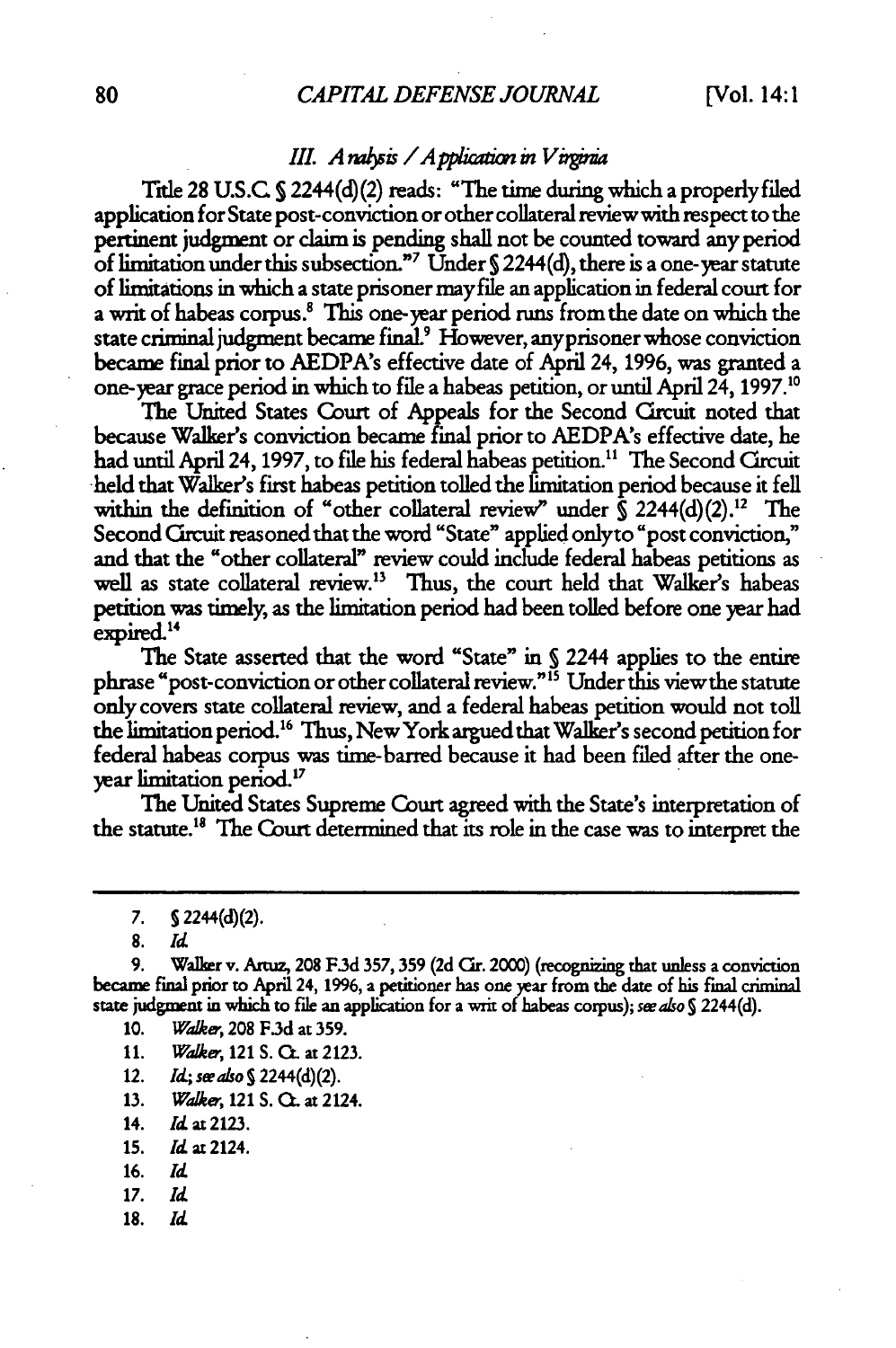statute by construing what Congress had enacted.<sup>19</sup> In doing so, the Court began with the language of the statute.<sup>20</sup> Walker contended that Congress included the phrase "other collateral review" to incorporate federal habeas petitions into the types of review that could toll the limitation period." However, the Court held that "had Congress intended to include federal habeas petitions within the scope of § 2244(d)(2), Congress would have mentioned 'Federal' review expressly.<sup>722</sup> The Court compared  $\S$  2244(d)(2) with other sections of AEDPA in which Congress has specifically used both the words "State" and "Federal," such as **S** 2254(), which provides that "[t]he ineffectiveness or incompetence of counsel during Federal or State collateral post-conviction proceedings shall not be a ground for relief in a proceeding arising under  $\frac{2254.^{n_{23}}}{260}$  Contrasting such language with the language in **S** 2244(d)(2), the Court held that **S** 2244(d)(2) could not applyto federal habeas petitions because Congress onlyemployed the word "State," and not "Federal," as a modifier for "review."<sup>24</sup> The Court relied on *Bates u United States*<sup>25</sup> in holding that "[w]here Congress includes particular language in one section of a statute but omits it in another section of the same Act, it is generallypresumed that Congress acts intentionallyand purposelyin the disparate inclusion or exclusion."<sup>26</sup>

The Court also found that it has a duty to give effect to every word of a statute.<sup>27</sup> It found that applying Walker's interpretation of the statute would render the word "State" superfluous.<sup>28</sup> The Court stated that it was "especially unwilling to [treat statutory terms as surplusage] when the term occupies so pivotal a place in the statutory scheme as does the word 'State' in the federal habeas statute."<sup>29</sup> The Court found that if the statute were to include both state and federal collateral review, the word "State" would place "no constraint on the class of applications for review that toll the limitation period."30 The Court found that "[t]he clause instead would have preciselythe same content were it to

19. *Id*

20. *Id* (citing Williams v. Taylor, **529** US. 420, 431 (2000) (explaining that in construing legislation, the court begins with the language of the statute and assigns to words their ordinary, common meaning, absent legislative intent to assign different meaning)).

21. *Wker,* 121 **S. C.** at 2124.

**23.** *Waker,* 121 **S.** O. at 2124; *se* 28 **US.C S** 2254(@ (Supp. 2001).

24. *Waker,* 121 **S. C.** at **2125.**

**25. 522 US. 23 (1997).**

26. *Walker,* 121 **S. Q.** at 2125 (quoting Russello v. United States, 464 **US.** 16, 23 (1983)) (citing Bates v. United States, 522 US. 23, 29-30 (1997)).

*27. Id* (citing United States v. Menasche, 348 US. 528,538-39 (1955) (quoting Montclair v. Ramsdell, **107 US.** 147, **152 (1883)** (holding that it is the court's duty "'to give effect, if possible, to every clause and word of a statute")).

**29.** *Id*

30. *Id*

<sup>22.</sup> *Id*

<sup>28.</sup> *Id*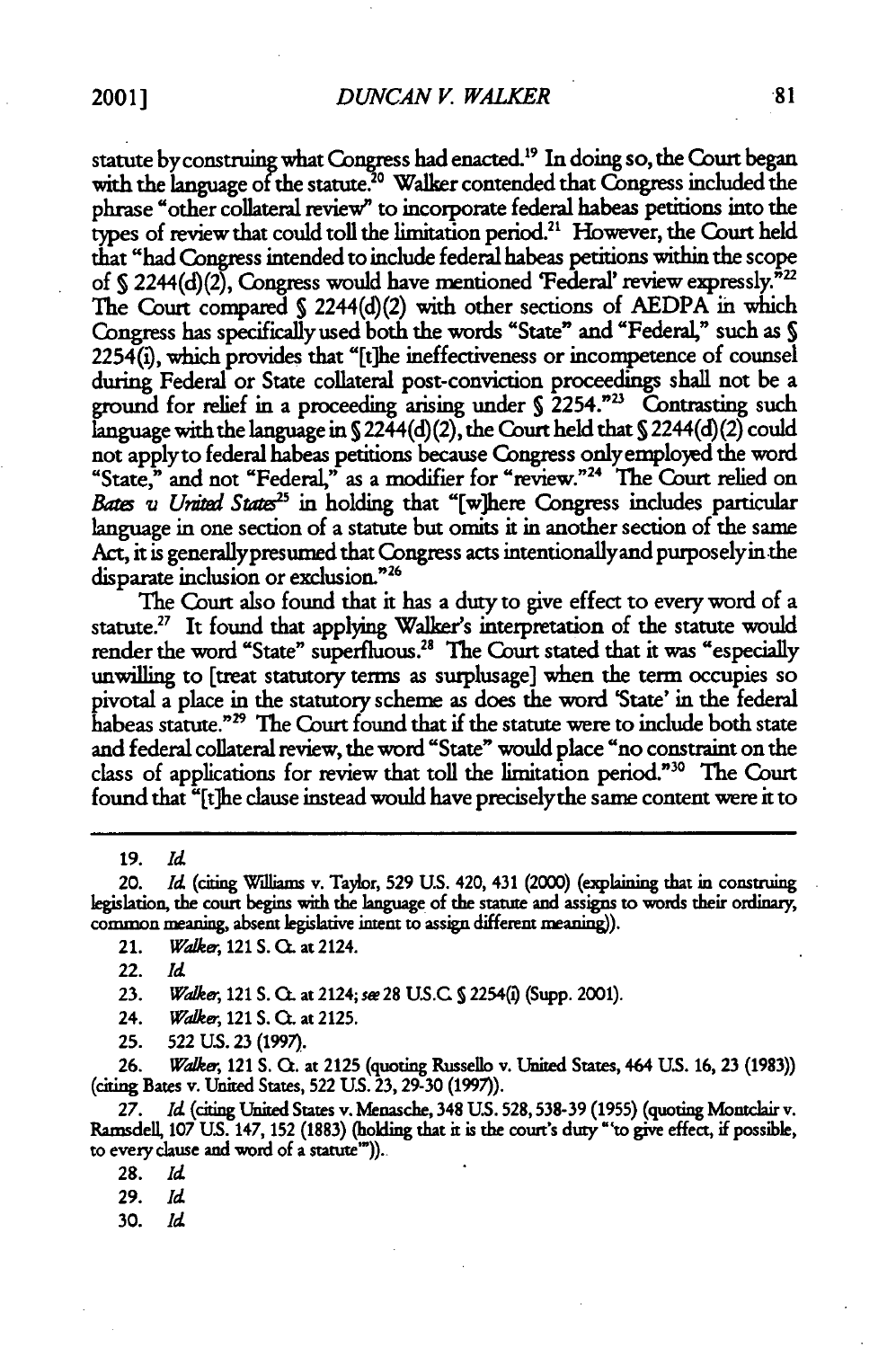read 'post-conviction or other collateral review.""1 The Court held that because it had a dutyto "'give each word some operative effect' where possible," it could not accept Walker's proposed construction of § 2244(d)(2).<sup>32</sup>

The Second Circuit reasoned that New York's reading of the statute did not give effect to the phrase "other collateral review.""3 That court held that "the phrase 'other collateral review' would be meaningless if it did not refer to federal habeas petitions."<sup>34</sup> The United States Supreme Court reversed the Second Crcuit's finding because it reasoned that the statute referred to state "collateral" review as being the review "other" than "post-conviction" review.<sup>35</sup> The court found that the phrase "other collateral review" could include "review of a state court judgment that is not a criminal conviction."36 The Court also found that in addition to a state criminal conviction "there are other types of state court judgments pursuant to which a person may be held in custody within the meaning of the federal habeas statute," including a state court order of civil commitment or a state court order of civil contempt.<sup>37</sup> Accordingly, state collateral review pertaining to these judgments would not be post-conviction review.<sup>38</sup> Thus, the Court found that even if "State post-conviction review" referred to all state collateral review of a conviction, "the phrase 'other collateral review need not include federal habeas petitions in order to have independent meaning."<sup>39</sup>

The United States Supreme Court also found that Congress mayhave used the phrase "post-conviction or other collateral" in order to accommodate the diverse terminology that different states employ to refer to the different forms of collateral review that are available after a conviction.<sup>40</sup> It found that "Congress may have refrained from exclusive reliance on the term 'post-conviction' so as to leave no doubt that the tolling provision applies to all types of state collateral review available after a conviction and not just to those denominated 'postconviction' in the parlance of a particular jurisdiction.""' Thus, "other collateral" review does not have to refer to federal habeas petitions in order to have an effect.<sup>42</sup>

**31.** *Wakeer,* 121 **S.** CO. at **2125.**

33. *Id*

34. Walker v. Artuz, 208 F.3d 357, 360 (2d *CAr.* 2000).

- 35. *Waker,* 121 S. C. at 2126.
- 36. *Id*
- **37.** *Id*
- **38.** *Id*
- **39.** *Id* at **2127.**
- 40. *Id*
- 41. *Id*
- 42. *Id*

<sup>32.</sup> *Id* at 2126 (quoting Walters v. Metropolitan Ed. Enterprises, Inc., **519** US. 202, 209 (1997) (explaining that courts should interpret statutes so that, if possible, no word is rendered superfluous)).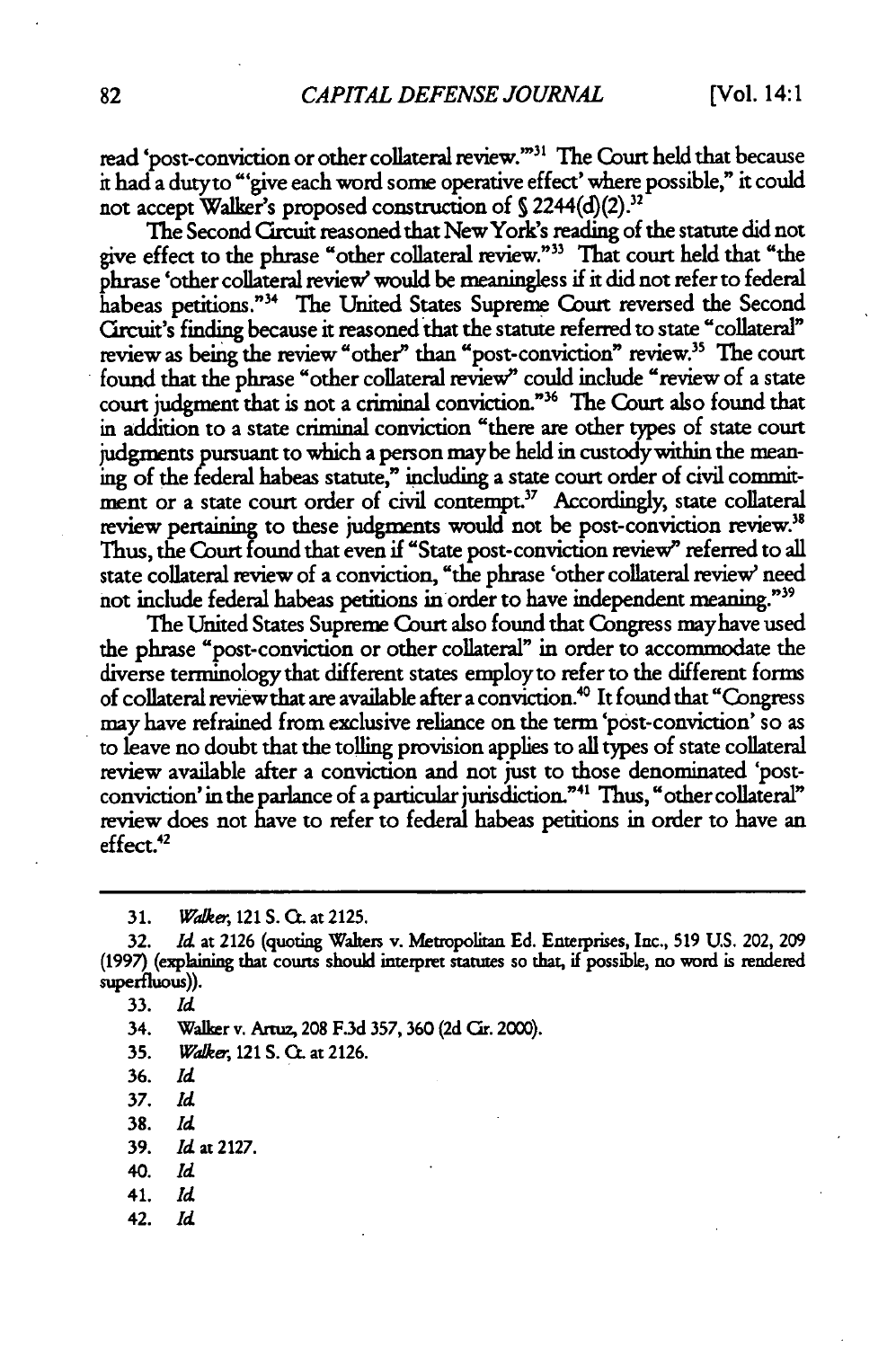Walker contended that New York's construction of the statute created "the potential **for** unfairness **to** litigants who file timely federal habeas petitions that are dismissed without prejudice after the limitation period has expired."43 However, the Court articulated that its "sole task in this case [was] one of statutory construction."<sup>44</sup> The Court held that federal habeas corpus review is not an "application for State post-conviction or other collateral review," and that thus, **S** 2244(d)(2) did not toll the limitation period during the pendency of Walker's first habeas petition.<sup>45</sup>

Mythri A. Jayaraman

43. *Id* at 2129. 44. *id* 45. *Id*